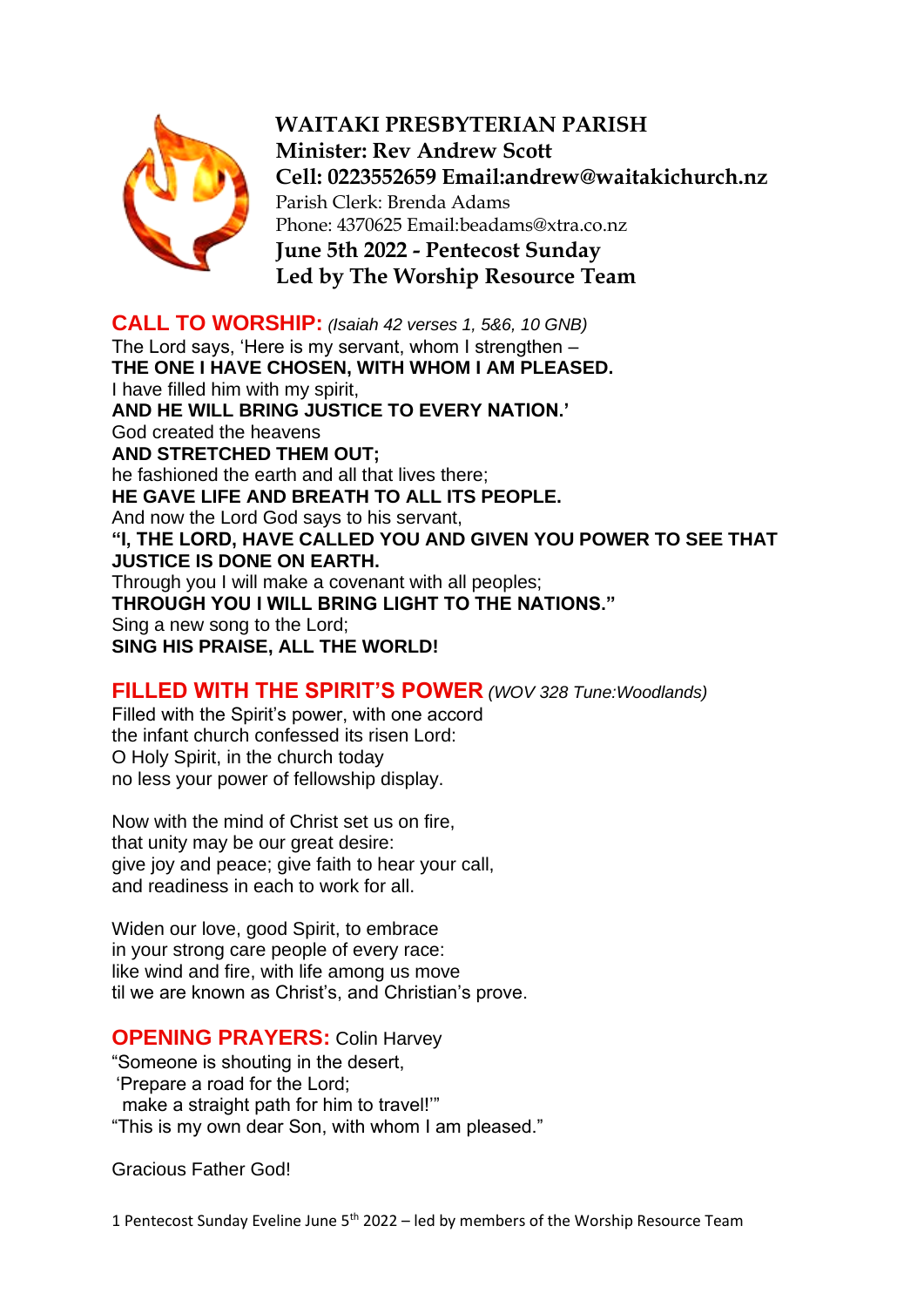I am staggered by Your grace and that you, Lord Jesus should do all this for ME, for each one of us.

Thank you, that each of us has been able to respond to the call to worship and fellowship here this morning.

People came to John the Baptist from all over Jerusalem, we come from all over Oamaru.

The roads to get here are straight and smooth

Our clothes are made of sheep's hair; we wear a plastic belt around our waist, and our food is oysters and ice cream.

Yet, we cry in the wilderness. The life we walk is rugged and rough. We find no straight highways. Only deep valleys and high mountains.

Lord Jesus, you are the light for each of us and for all people, grasp us by the hand. And lead us. Open our eyes when we are blind, to see the salvation you have blessed us with.

We are sorry when we get carried away with the busyness of each day not stopping to dwell on your love.

We are sorry when we get caught up in conflict and frustration, when we harbour resentment, instead of giving out forgiveness.

We are sorry when we forget the real treasure of life, love.

Only when we slow down from the busyness of life, we hear you in the birds singing and sense your presence in the gentle wind.

We get a glimpse of your goodness in the miracle of new life.

The morning sunrise reminds us of your mercies that begin fresh every morning. As we go about our day, we admire how great you are by pausing to enjoy what you created.

It's so easy to get overwhelmed when we are struck by rough roads.

But we don't have to fear anything as your children. All power belongs to you! Thank you Lord for your mighty power at work in our lives right now.

Thank you, Holy Spirit, for providing the power within us to do the things you have called us to do.

Help us to never forget where our source of power and salvation comes from. In your name, Lord Jesus, we pray, Amen.

# **WELCOME, NOTICES & CELEBRATIONS**

# **THE PEACE OF CHRIST**

**FOCUS:** *Have you filled a bucket today? (Kids Book by Carol McCloud)*

*THE BUCKET - Joy Cowley ('Come and See' pg42) I think it takes a lot of years and an understanding of how life works, to be truly wise, truly compassionate; and somewhere along the way we learn that life is like an empty bucket.*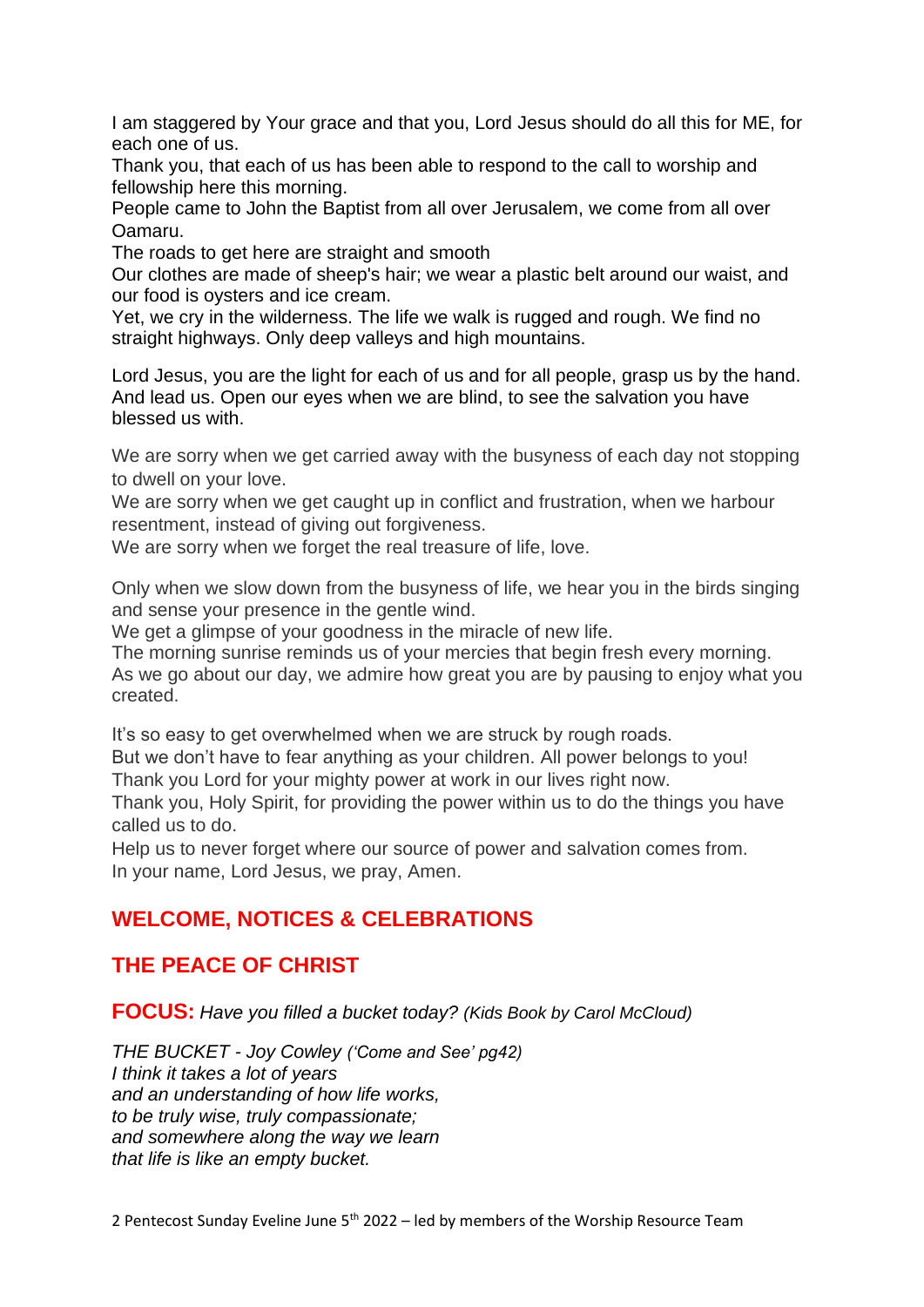*What we put into it we take out with interest. Maybe that's what Jesus meant when he said to his disciples, "Give and it shall be given to you"?*

*What do we put in our buckets? It's a complex question that will have a complex answer, but it is the desire of our hearts to offer just the one thing that God gives us in abundance – LOVE.*

## **BLESSED ASSURANCE** *(MHB 422)*

Blessed assurance Jesus is mine: O what a foretaste of glory divine! Heir of salvation, purchase of God; Born of His Spirit, washed in His blood…  *This is my story, this is my song, Praising my Saviour all the day long x2*

Perfect submission, perfect delight, Visions of rapture burst on my sight; Angels descending, bring from above Echoes of mercy, whispers of love…

Perfect submission, all is at rest, I in my Saviour am happy and blest; Watching and waiting, looking above, Filled with His goodness, lost in His love…

#### **READING** *(GNB)***:** Bruce Plant

Matthew 3:1&2, 5&6 The Preaching of John the Baptist

 At that time John the Baptist came to the desert of Judaea and started preaching. "Turn away from your sins," he said, "because the Kingdom of heaven is near!" People came to him from Jerusalem, from the whole province of Judaea, and from all the country near the River Jordan. They confessed their sins, and he baptised them in the Jordan.

 "I baptise you with water to show that you have repented, but the one who will come after me will baptise you with the Holy Spirit and fire. He is much greater than I am; and I am not good enough even to carry his sandals. He has his winnowing shovel with him to thresh out all the grain. He will gather his wheat into his barn, but he will burn the chaff in a fire that never goes out."

### Matthew Chapter 3:11-17 The Baptism of Jesus

 At that time Jesus arrived from Galilee and came to John at the Jordan to be baptised by him. But John tried to make him change his mind. "I ought to be baptised by you," John said, "and yet you have come to me!"

 But Jesus answered him, "Let it be so for now. For in this way we shall do all that God requires." So John agreed.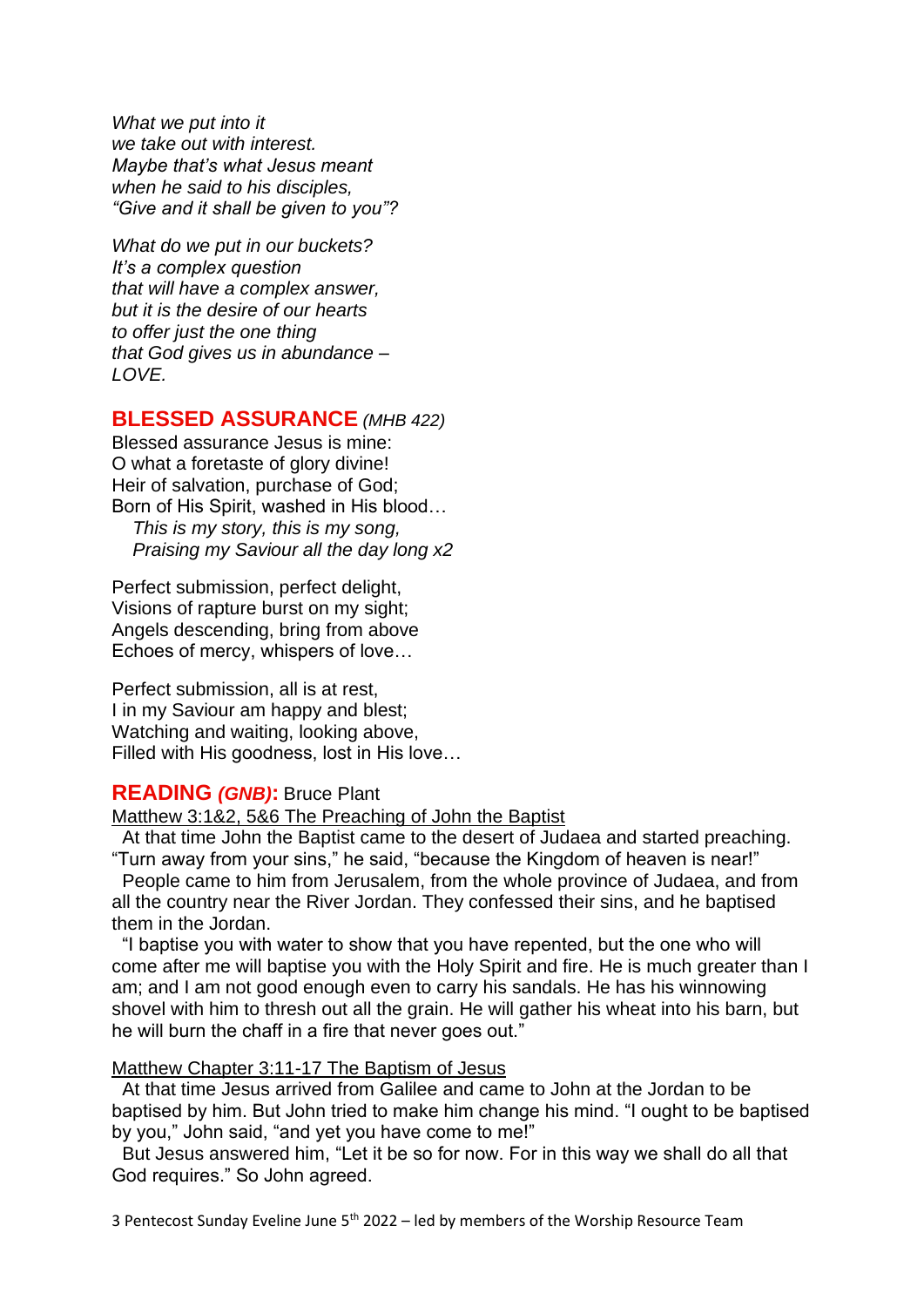As soon as Jesus was baptised, he came up out of the water. Then heaven was opened to him, and he saw the Spirit of God coming down like a dove and alighting on him. Then a voice said from heaven, "This is my own dear Son, with whom I am pleased."

# **MESSAGE – PART 1:** Bethne Dodd **'Baptism of Jesus'**

Thanks to Gospel Writer Matthew, we find ourselves in a surprising setting, given this is Pentecost. Not as you would imagine among Jerusalem's crowds but, for now at least, stepping back in time some three years earlier to be among those drawn by the preaching of John, known as the Baptiser. Drawn to the territory of the River Jordan by this man, whom we are told, was filled with the Holy Spirit since birth *(Luke1:15)*. Here marks the end of Jesus' 30 years of private life. Here the Spirit descends to equip him for his very public future life and ministry. Here God the Father's words of acceptance and approval are voiced.

John, reluctant to baptise Jesus, does so only to accomplish God's purpose while Jesus submits and receives baptism, by John, to do the same. Jesus, the only one who has no confession to make, is drenched in the very same waters where people have confessed their sins. Symbolically immersed, he identifies himself with all people, then rising from beneath the waters – a metaphor for his own death - both he and John witness God and the Spirit's presence, visible, audible, each echoing the Hebrew Scriptures.

Take the Father's own personal words *(a melding of Psalm 2:7 and Isaiah 42:1) "This is my own dear Son with whom I am pleased."* Similar words will be spoken later at Jesus' Transfiguration *"This is my own dear Son whom I have chosen and with whom I am pleased – listen to him." (Mark/Luke9/Matthew17)* And while all Gospel writers describe the Spirit being like a dove, reminiscent of God's presence hovering over the waters of creation, Luke alone implies the heavens open and the Spirit alights in response to Jesus praying.

What can we learn? The same Spirit – there at the Genesis of creation and present at baptism will now remain Jesus' constant companion. According to Luke… There throughout his immediate temptation *"Jesus returned from the Jordan full of the Holy Spirit and was led, by the Spirit, into the desert where he was tempted by the devil for forty days." (Luke4:1&2)* There at the outset of his public ministry *"Jesus returned to Galilee and the power of the Holy Spirit was with him. He taught in the synagogues and was praised by everyone" (Luke4:14)* – well, the *'praised by everyone'* thing was short-lived!

There as Jesus now returns to where he was brought up in Nazareth. Now attends, as usual, on the Sabbath, the local synagogue – the place of worship where a leader would stand to pray and read the scrolls of Scripture but sit to teach. Where anyone might be invited to take part in the service of prayers, readings and sermon…as we're invited to do later today.

There as Jesus himself stands to read the Scriptures and is handed the book of the Prophet Isaiah. Unrolling the scroll he reads the first two verses of Chapter 61…*"The Spirit of the Lord is upon me because he has chosen me to bring good news to the poor. He has sent me to proclaim liberty to the captives and recovery of sight to the blind; to set free the oppressed and anno unce that the time has come when the*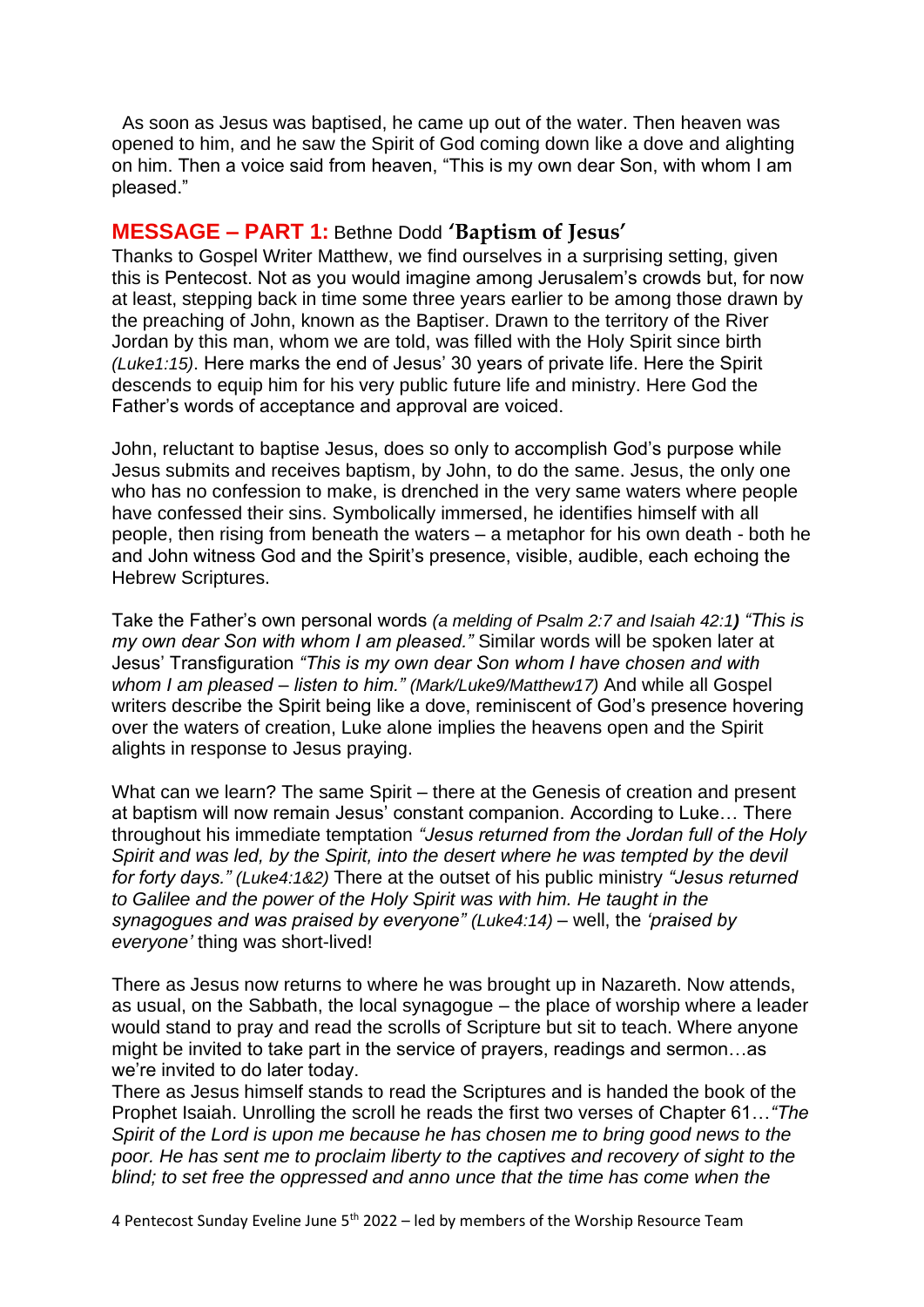*Lord will save his people."* Rolling up the scroll and handing it back to the attendant, Jesus sits, and as the people expectantly wait to hear his teaching, he informs them, *"This passage of Scripture has come true today as you heard it being read."*

These few instances demonstrate the diverse nature of God's Holy Spirit already at work within Jesus' life. As a helper, comforting and sustaining him through difficulty. As a teacher, imparting knowledge and giving guidance. As an interpreter, bringing inspiration and discernment.

It was Jesus who would explain to his first disciples, during their final meal together, "*I will ask the Father, and he will give you another Helper, who will stay with you for ever. He is the Spirit who reveals the truth about God. The world cannot receive him or know him, because it cannot see him or know him. But you know him, because he remains with you and will be in you." (John 14:16)*

This same Spirit's presence, soon to be poured out upon all believers, is foretold by John the Baptist himself. He who contrasts the elements of water, his own form of baptism, with Messiah's greater baptism by the Holy Spirit and fire - highlighting both the purifying and consuming aspect of the Spirit's work. This emphasis is perhaps less surprising when we realise John may well have shared a common belief, that the last judgement would be enacted by people immersing themselves in and crossing a river of fire. No doubt inspired by the same God who called Israel out of Egypt across the Jordan he now creates a new people by symbolically passing them through the waters of baptism in the same river. Uniquely instituted by John, this simple act of immersion – of having one's old life washed away and rising as if newborn – unlike circumcision made salvation available to everyone. This was enough to gain forgiveness in the face of God's coming judgement and kingdom, recognised by some as now being at hand through the arrival of Messiah. The very one whom John the Baptist identified as Jesus. The man he called the Son of God, and the Lamb of God who takes away the sin of the world.

**FREELY FREELY** *(Scripture in Song Bk1/41 – Youtube Video Emmaus Music)* God forgave my sin in Jesus' name I've been born again in Jesus' name And in Jesus' name I come to you to share his love as he told me to…

*He said, 'Freely, freely, you have received, Freely, freely, give. Go in my name and because you believe others will know that I live.'*

All power is given in Jesus' name on earth and heaven in Jesus' name And in Jesus' name I come to you to share his power as he told me told… *He said*

God give us life in Jesus' name, on earth and heaven in Jesus' name And in Jesus' name I come to you To share his peace as he told me to… *He said*

#### **READING** *(GNB):* Catherine Harvey

John 20:19-23 Jesus appears to his disciples

 It was late that Sunday evening, and the disciples were gathered together behind locked doors, because they were afraid of the Jewish authorities. Then Jesus came and stood among them. "Peace be with you," he said. After saying this, he showed them his hands and his side. The disciples were filled with joy at seeing the Lord.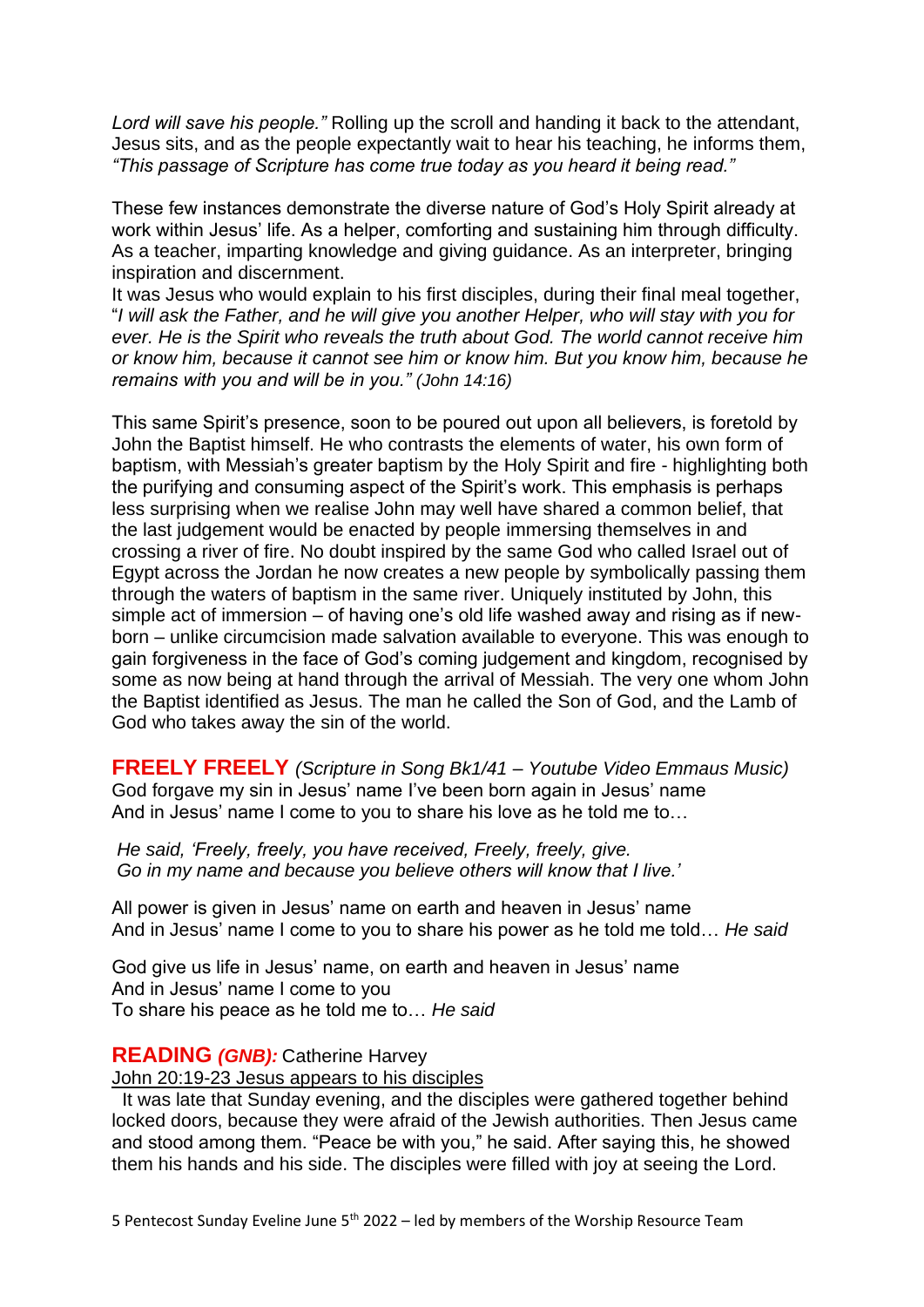Jesus said to them again, "Peace be with you. As the Father sent me, so I send you." Then he breathed on them and said, "Receive the Holy Spirit. If you forgive people's sins, they are forgiven; if you do not forgive them, they are not forgiven."

#### Acts 2:1-4 The coming of the Holy Spirit

 When the day of Pentecost came, all the believers were gathered together in one place. Suddenly there was a noise from the sky which sounded like a strong wind blowing, and it filled the whole house where they were sitting. Then they saw what looked like tongues of fire which spread out and touched each person there. They were all filled with the Holy Spirit and began to talk in other languages, as the Spirit enabled them to speak.

# **MESSAGE - PART 2:** Bethne Dodd **'Baptism of the Holy Spirit'**

## From John's Gospel.

In the wake of Jesus' cruel suffering and death. In the midst of the disciples' disillusionment, uncertainty, grief and fear – they gather together privately behind closed doors. Here the Risen Lord comes among them – restoring faith, bringing joy, speaking peace. Commissioning them, and imparting to them, the reception of the Holy Spirit in much the same way as the Creator first breathed God's life-giving breath into Adam. Emphasis here rests upon the intimate, gentle means by which the Spirit is given and received - is breathed in.

### From Luke's Book of Acts.

In the wake of Jesus' ascension, his return to the Father in heaven, and the disciples joyous outpouring of thanksgiving in the Temple. In the midst of their now prayerful, expectant waiting in obedience to the Risen Lord's own request, they gather together publicly in Jerusalem. Here the Holy Spirit comes upon them, moves among them. Audibly, as a mighty rushing wind. Visibly, as tongues of fire, filling and empowering them for service by setting them ablaze for God. Causing an outpouring of praise, this time in other languages, as the Spirit enables them to speak. Emphasis here is upon the perceptible, dynamic means by which the Spirit is received and expressed is breathed out.

#### What can we learn?

First. Each experience and demonstration of the Spirit's presence is no less valid than the next.

This becomes increasingly evident as we continue reading The Acts of the Apostles. Take *Chapter 10 (Acts 10:44)* - Peter's still speaking God's message when the Spirit falls upon his Gentile hearers, much to the amazement of Peter's own Jewish travelling companions. And after these new believers respond, by themselves praising God's greatness in other languages, they're baptised in Jesus' name.

In the very next chapter - explaining to hearers in Jerusalem Peter then reiterates, *"I remembered what the Lord himself had said (Acts 1:5) 'John baptised you with water but you will be baptised with the Holy Spirit.' It is clear God gave these gentiles the same gift he gave us when we believed in the Lord Jesus Christ,"* and adds, *"who was I, then, to stop God!" (Acts 11:17)*

And later, it's Paul who finds himself in Ephesus, encountering other disciples who've never even heard of the Holy Spirit and who've only received John's baptism.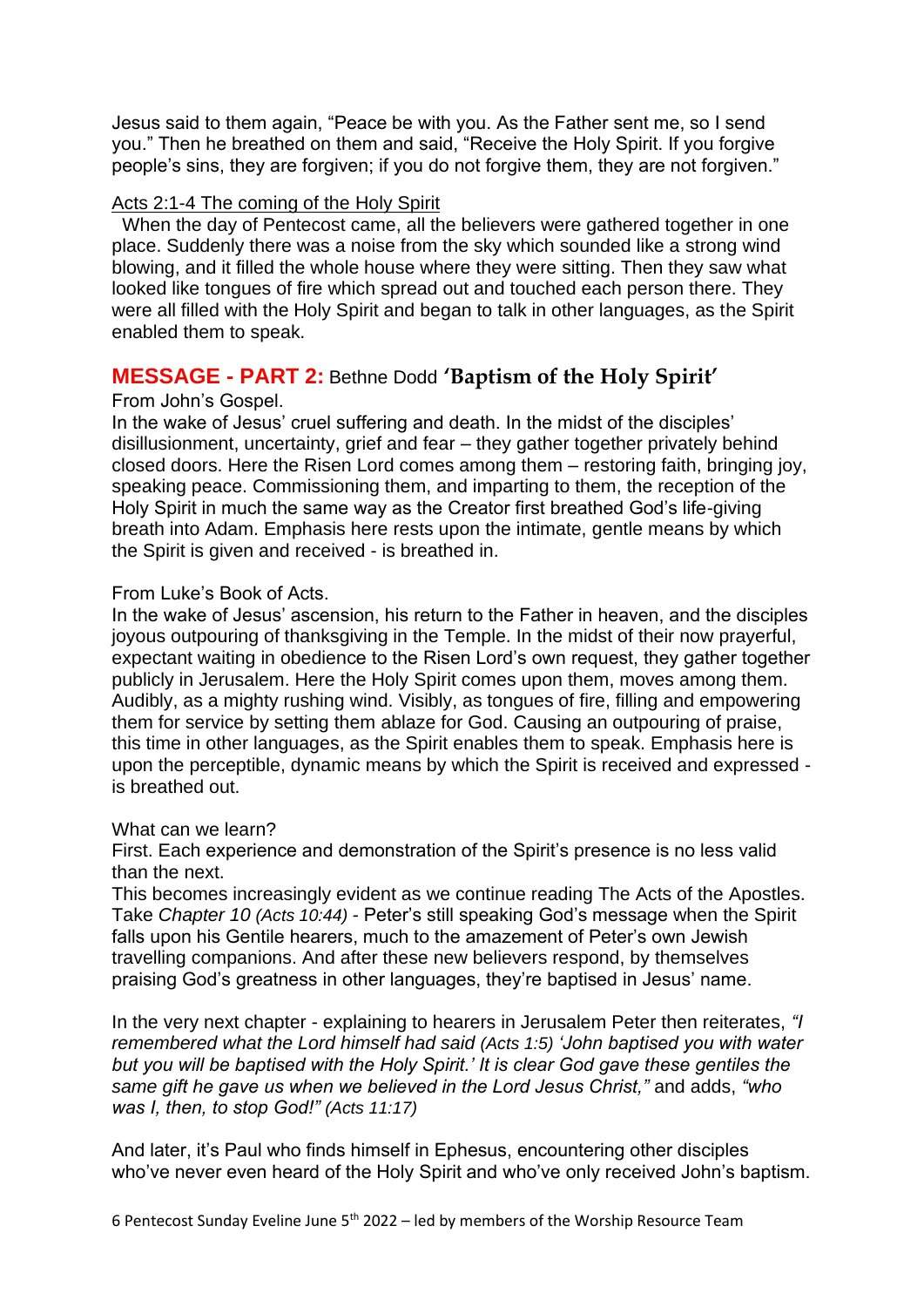So Paul explains to them – *"The baptism of John was for those who turned from their sins. For John told the people of Israel to believe in the one who was coming after him – that is, in Jesus."* Accepting and believing Paul's statement, in faith they are now baptised in Jesus' name. Paul then places his hands on them, the Holy Spirit comes upon them and they too begin speaking in other tongues, proclaiming God's message with joy*. (Acts 19:1-6)*

These instances reveal the Holy Spirit comes to people in a variety of different ways. So who are we to limit God's activity by prescribing the where, the when or the how. Who are we, then, to try and stop God – good luck with that!

Second. There is an ongoing rhythm to life – a breathing in and breathing out - each is necessary to live.

So it is with the Spirit. In John's Gospel Jesus explains to Nicodemus and us alike, this word signifying wind, breath and power, blows wherever it wishes *(John3:8)* He also reminds us that to see the Kingdom of God one must be born again, born of water and the Spirit*.(John 3:3,5,6)*

Whenever we welcome Jesus into our lives we also receive, or breathe in, the Holy Spirit. We are born again. But little good comes of holding one's breath. To continue sustaining ourselves, and to be of any use to others, this breath of life must be let out. As we sang, *'Freely, freely, you have received, Freely, freely, give.'*

Third. *'Baptism in the Holy Spirit'* is a life-changing event.

This should come as no surprise when we learn the word baptise means to *'completely suffuse'* to drench, saturate or flood our entire being – leaving us, in classical Greek, with the image of a totally submerged, water-logged ship. Again - when we accept Jesus into our lives, God's love is poured out into our hearts by means of the Holy Spirit who is God's gift to us, fact *(Romans5:5)* But a fresh outpouring of this same Spirit is still needed to renew and empower us before overflowing to refresh the world and those around us. As Jesus - quoting the prophets Ezekiel and Zechariah - said about the Spirit, *"Whoever believes in me, streams of life-giving water will pour out from his heart." (John 7:38)*

Whatever we might think, whatever we may or may not have personally experienced, at the end of the day what should come from any touch of God upon someone's life is good. Change for the better, a new sense of acceptance, purpose, outlook, signs of transformation. For privately, publicly, the Holy Spirit brings far more than a passing experience – which we should never seek in and of itself – as seeds are sown and gifts imparted which, given time, prayer and nurturing, will begin to grow and are to be put to good use. The results of this internal change will eventually be encountered by others, outworked through our physical bodies, our speech and actions. This is the way we continue to come into contact with our environment and those around us. For many, it is unlikely they will be helped or challenged until they come to see, hear and experience, in person, Jesus' life flowing from us.

In drawing our Message to a close I share Paul's words – no less relevant as we mark Pentecost in this day and age, then they were to his first hearers some two thousand years ago. Pointing out the obvious, he states,

*"There are different kinds of spiritual gifts, but the same Spirit gives them. There are different ways of serving, but the same God is served. There are different abilities to*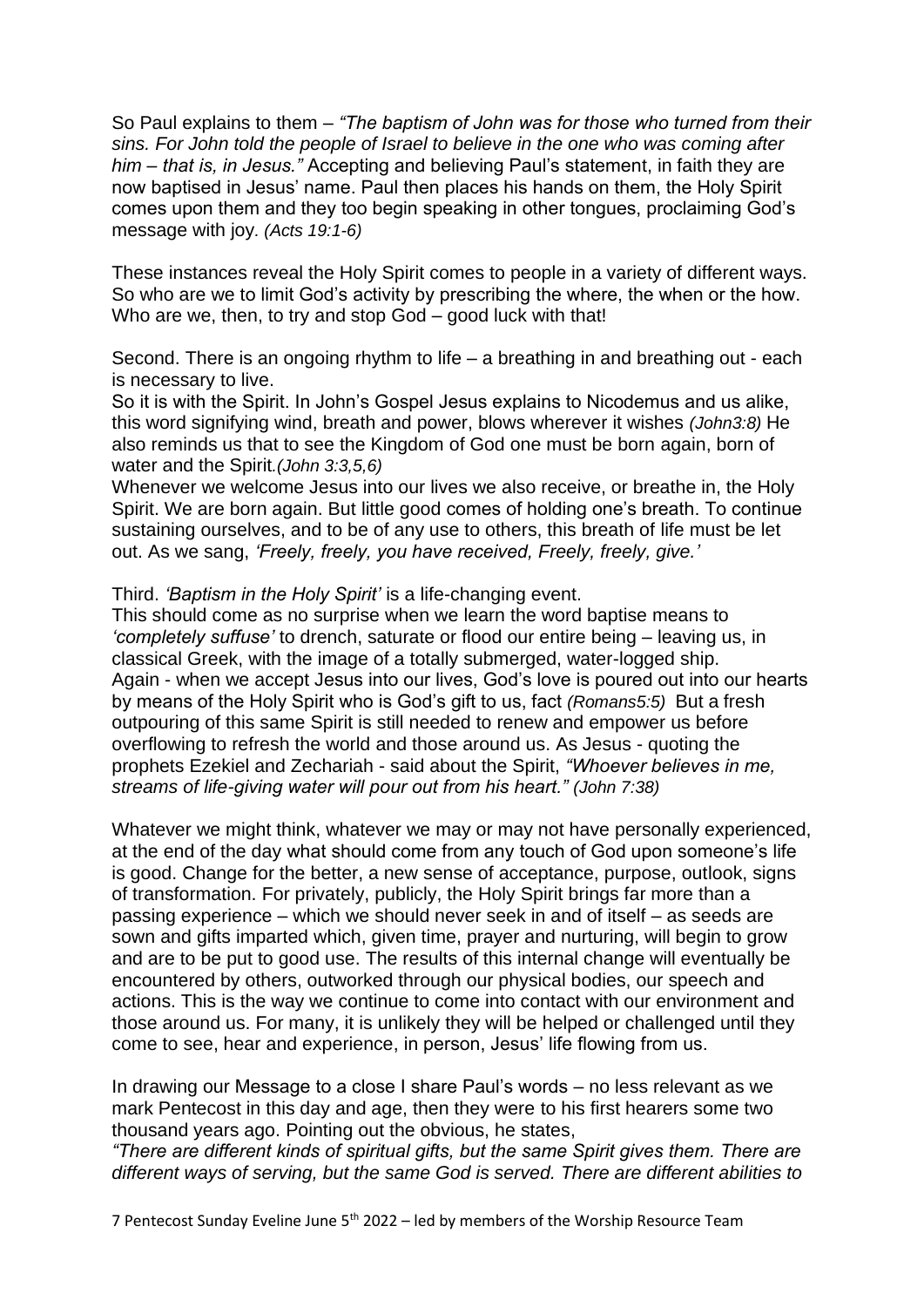*perform service, but the same God gives ability to everyone for their particular service. The Spirit's presence is shown in some way in each person for the good of all"* and ends, by repeating*, "It is one and the same Spirit who does all this." (1Corinthians 12:4-7,11)*

May we so welcome God's Holy Spirit that streams of life-giving water overflow from us into the lives of others, in such a way, that they too might come to praise our Lord and Saviour Jesus Christ. Amen.

# **HOLY SPIRIT YOU ARE WELCOME HERE** *(Francesca Battestilli)*

There's nothing worth more that could ever come close No thing can compare You're our living hope. Your presence, Lord.

I've tasted and seen of the sweetest of loves Where my heart becomes free and my shame is undone. Your presence, Lord.

Holy Spirit, You are welcome here Come flood this place and fill the atmosphere Your glory, God, is what our hearts long for To be overcome by Your presence, Lord. Your presence, Lord.

Let us become more aware of Your presence Let us experience the glory of Your goodness

#### **READING** *(GNB)***:** Bethne Dodd

John 1:29-34 John the Baptist's Testimony

 The next day John saw Jesus coming to him, and said, "There is the lamb of God, who takes away the sin of the world! This is the one I was talking about when I said. 'A man is coming after me, but he is greater than I am, because he existed before I was born.' I did not know who he would be, but I came baptising with water in order to make him known to the people of Israel.

 And John gave this testimony: "I saw the Spirit come down like a dove from heaven and stay on him. I still did not know that he was the one, but God, who sent me to baptise with water, had said to me, 'You will see the Spirit come down and stay on a man; he is the one who baptises with the Holy Spirit.' I have seen it," said John, "and I tell you that he is the Son of God."

## **MESSAGE PART 3: Open Time…**

*Following a few words of explanation and space of silence, an invitation will be given for anyone to share in a positive way… to give a short testimony, a Bible verse, prayer, song, good news of answered prayer, encouragement, thanks or praise for something The Spirit has shown revealed…*

#### **OFFERING PRAYER:** Stef Jescheke

Loving God who created us:

- we bring you our gifts with gratitude for all your blessings that you allow us to experience.

- we bring them with open eyes to see you in people.

- we bring them with open ears to hear the cries of those in need of help.
- we bring them with open hands to become Your instruments.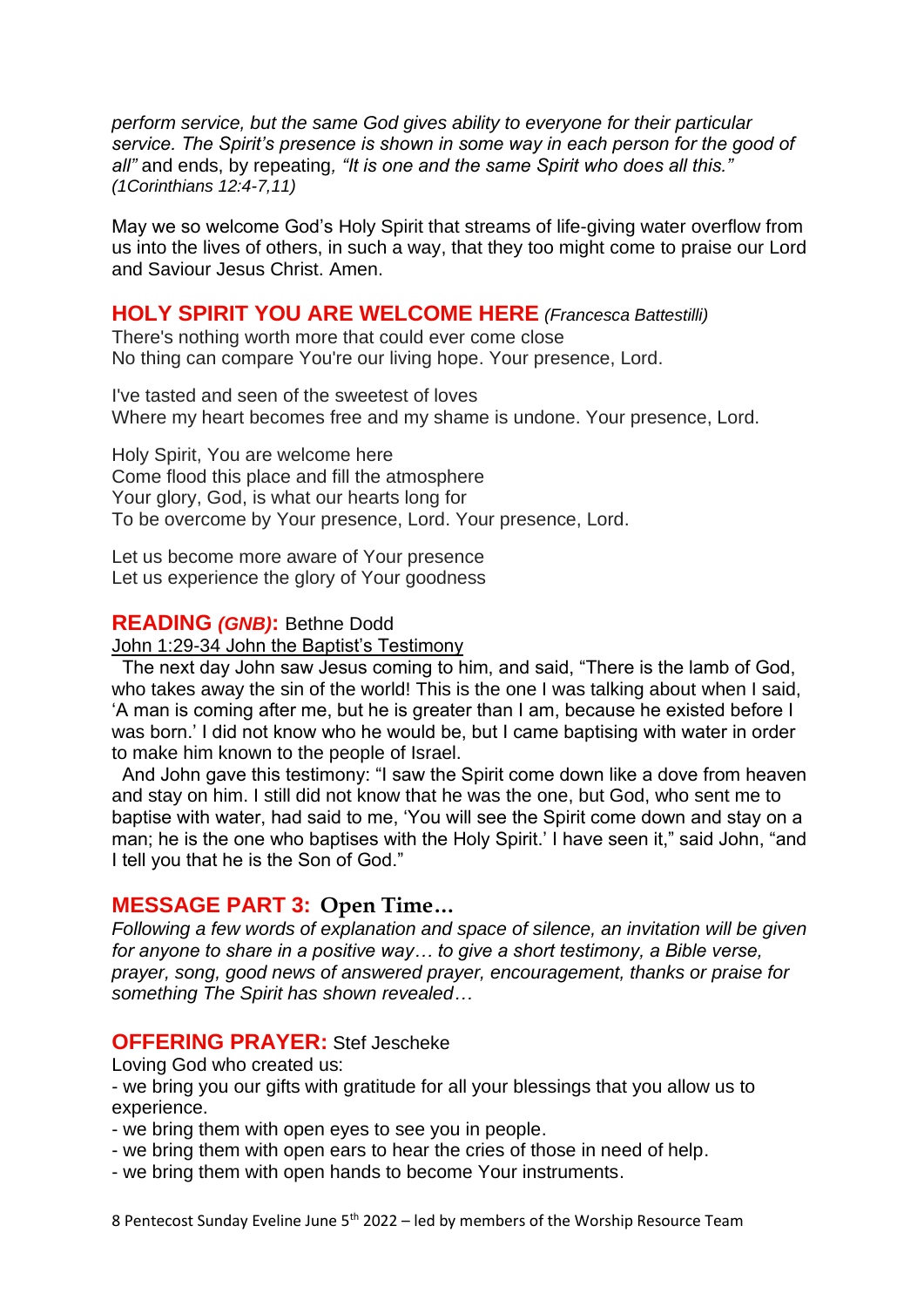- we bring them with open hearts to experience and share Your extraordinary love. - we bring them with trust and confidence in Your infinite love for us. Let us give more than money. Let us do Your work in deed and word. Let us give true love. Let us be generous with it all. Let us do all this in Your name.

We pray these words in the name of our loving God who has blessed us so wonderfully and abundantly. Amen.

## **PRAYERS FOR OURSELVES & OTHERS:** Anthea Brown

Almighty God, we thank you that we can bring our prayers and petitions before you. We think of those who suffer oppression from war, religious freedom and personal circumstances. In a moment of silent prayer, let us reflect on those who are cast down from a spirit of heaviness and despair. May our prayers bring some comfort. **Please hear our prayers** *(Pause)*

We remember those who are fearful. We know that perfect love casts out fear, so we pray that God's love will bring hope to those who suffer. Let us silently pray for those we know, and others, for God's peace.

**Please hear our prayers** *(Pause)*

Let us bring to God people who are lonely and feel abandoned and lost. People who desperately need to know that God loves them. In our silent prayers, let us remember those who are lonely.

**Please hear our prayers** *(Pause)*

We also spend time in silent prayer as we reflect on our own lives and others. Those who need God's healing and loving touch at this time. Help us to remember that the Holy Spirit is there to help us to pray and to encourage us. **Please hear our prayers** *(Pause)*

Thank you God for loving and us and hearing our prayers. We conclude with saying The Lord's Prayer together.

**Our Father in Heaven holy be your name. Your kingdom come, your will be done on earth as in heaven. Give us today our daily bread. Forgive us our sins as we forgive those who sin against us. Save us from the time of trial and deliver us from evil. For the kingdom, the power and the glory are yours, now and forever. Amen**

## **SHINE JESUS SHINE** *(Graham Kendrick)*

Lord, the light of your love is shining In the midst of the darkness, shining Jesus, light of the world, shine upon us Set us free by the truth you now bring us - Shine on me x2